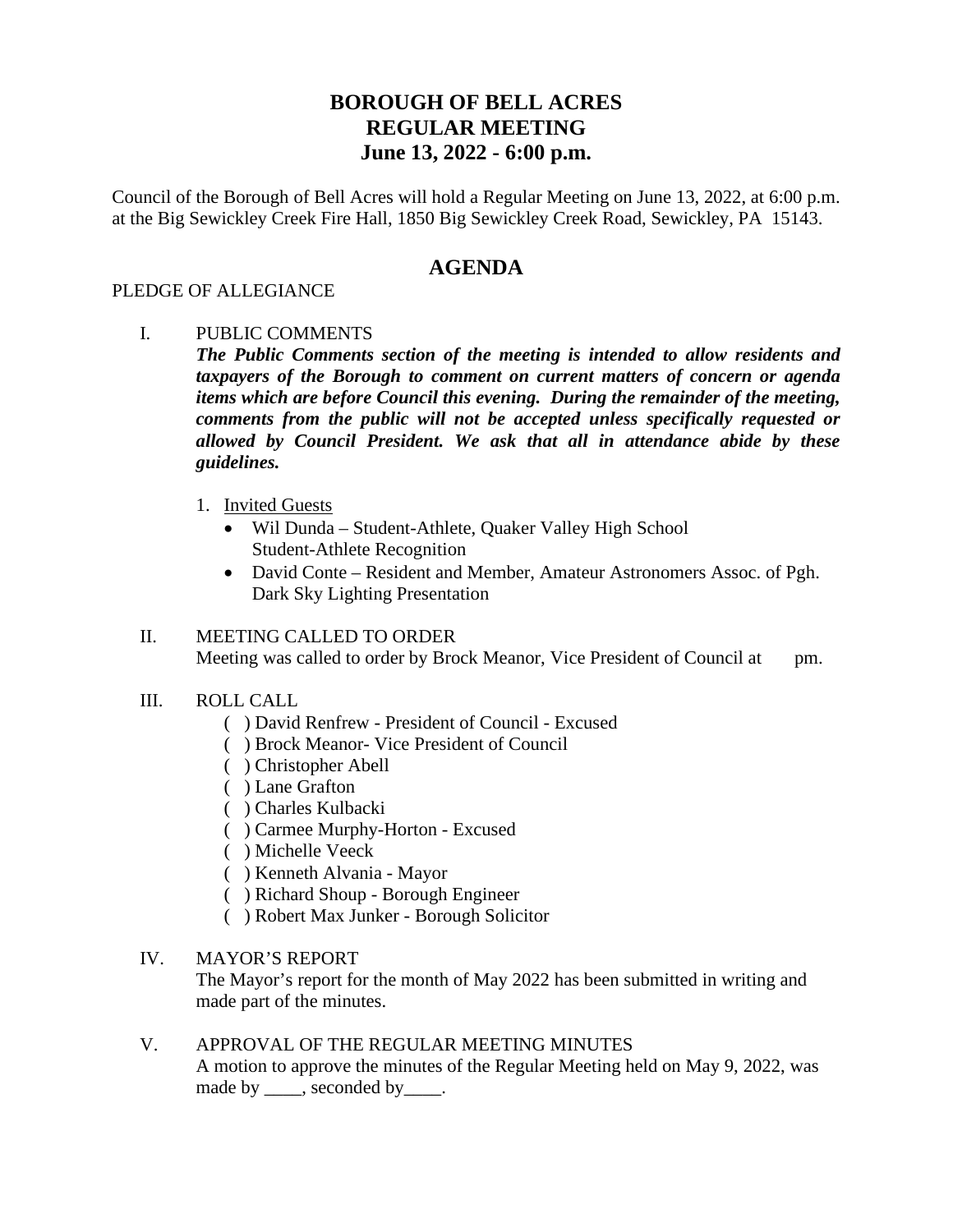#### VI. TREASURER'S REPORT

A motion to approve the Treasurer's Report for May 2022 as distributed and ratify payments totaling \$159,740.29 out of the General Fund and \$156.66 out of the State Fund was made by \_\_\_\_, seconded by \_\_\_\_.

#### VII. OLD BUSINESS

1. Proposed Ordinance No. 311 – Environmental Advisory Council tabled at the May 9, 2022 regular meeting.

#### ORDINANCE NO. 311

AN ORDINANCE OF THE BOROUGH OF BELL ACRES, ALLEGHENY COUNTY, PENNSYLVANIA, AMENDING PART I IN THE CODE OF THE BOROUGH OF BELL ACRES, "ADMINISTRATIVE LEGISLATION", AS AMENDED, TO ADD A NEW CHAPTER 27, "ENVIRONMENTAL ADVISORY COUNCIL", AND TO THEREBY ESTABLISH, PROVIDE THE OPERATING PROCEDURES FOR, AND STAFF THE POWERS OF AN ENVIRONMENTAL ADVISORY COUNCIL FOR THE BOROUGH.

*If Council takes action:* A motion to table Ordinance No. 311 – Establishing an Environmental Advisory Council until the July 11, 2022 regular meeting was made by\_\_\_\_, seconded by\_\_\_\_

#### VIII. COUNCIL MEMBER REPORTS

- 1. Budget and Finance Michelle Veeck
- 2. Public Safety Brock Meanor a. Proposed Ordinance No. 312 – Amending the Police Pension Plan

### ORDINANCE NO. 312

AN ORDINANCE OF THE BOROUGH OF BELL ACRES, ALLEGHENY COUNTY, PENNSYLVANIA, AMENDING THE POLICE PENSION PLAN BY REVISING THE DEFINITION OF "FINAL MONTHLY AVERAGE SALARY"

*If Council takes action:* A motion to enact Ordinance No. 312 – Amending the Police Pension Plan was made by seconded by

- 3. Public Works Christopher Abell
- 4. Property & Supplies Charles Kulbacki
- 5. Government & Legislation Carmee Murphy-Horton
- 6. Zoning Lane Grafton